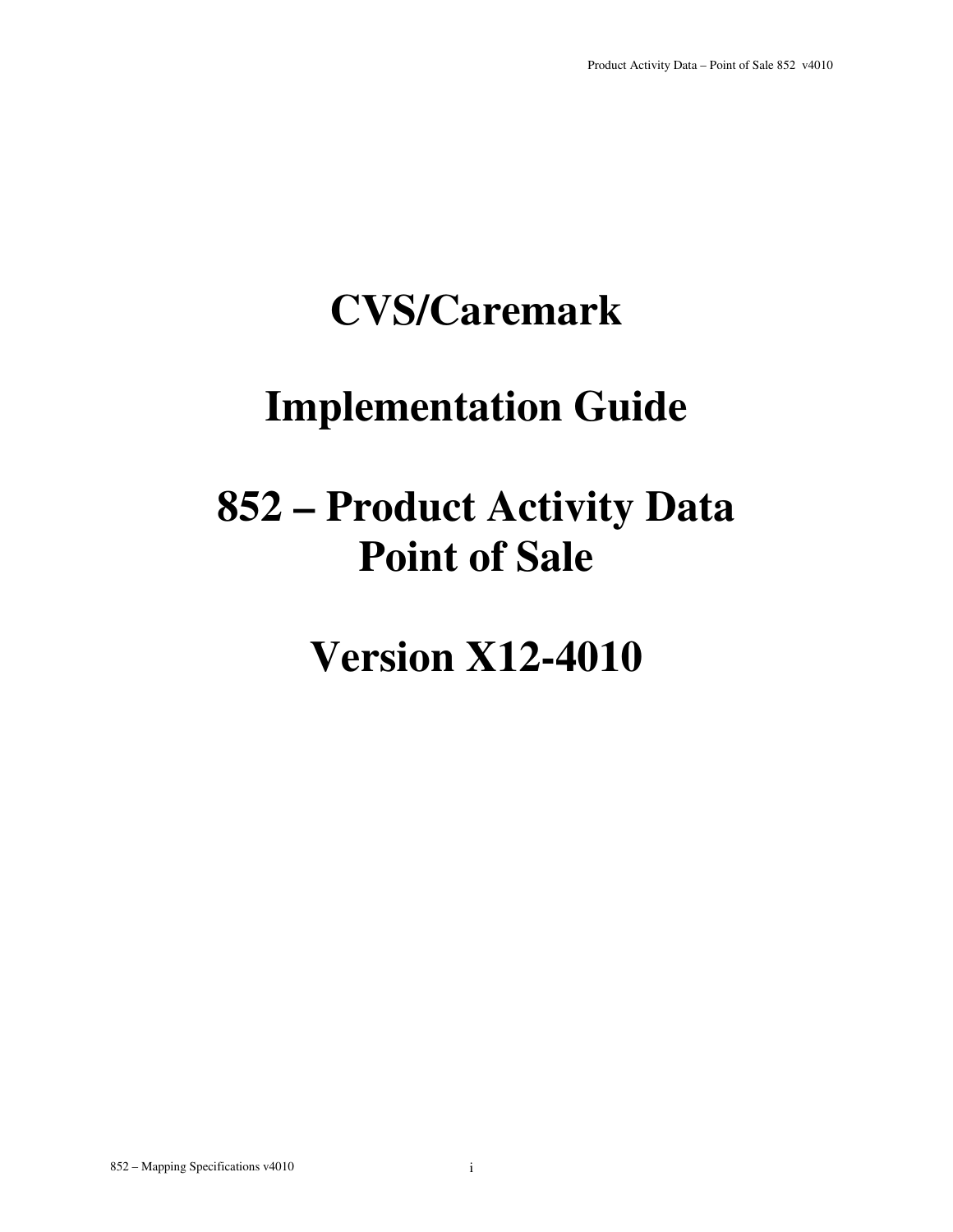### **Table of Contents**

| 852            |  |
|----------------|--|
| <b>ST</b>      |  |
| XO.            |  |
| N9             |  |
| N <sub>1</sub> |  |
| $\mathbf{N}$ 1 |  |
| LIN            |  |
| LIN            |  |
| <b>PO4</b>     |  |
| ZA             |  |
| ZA             |  |
| <b>CTP</b>     |  |
| <b>SDO</b>     |  |
| <b>CTT</b>     |  |
| SE             |  |
|                |  |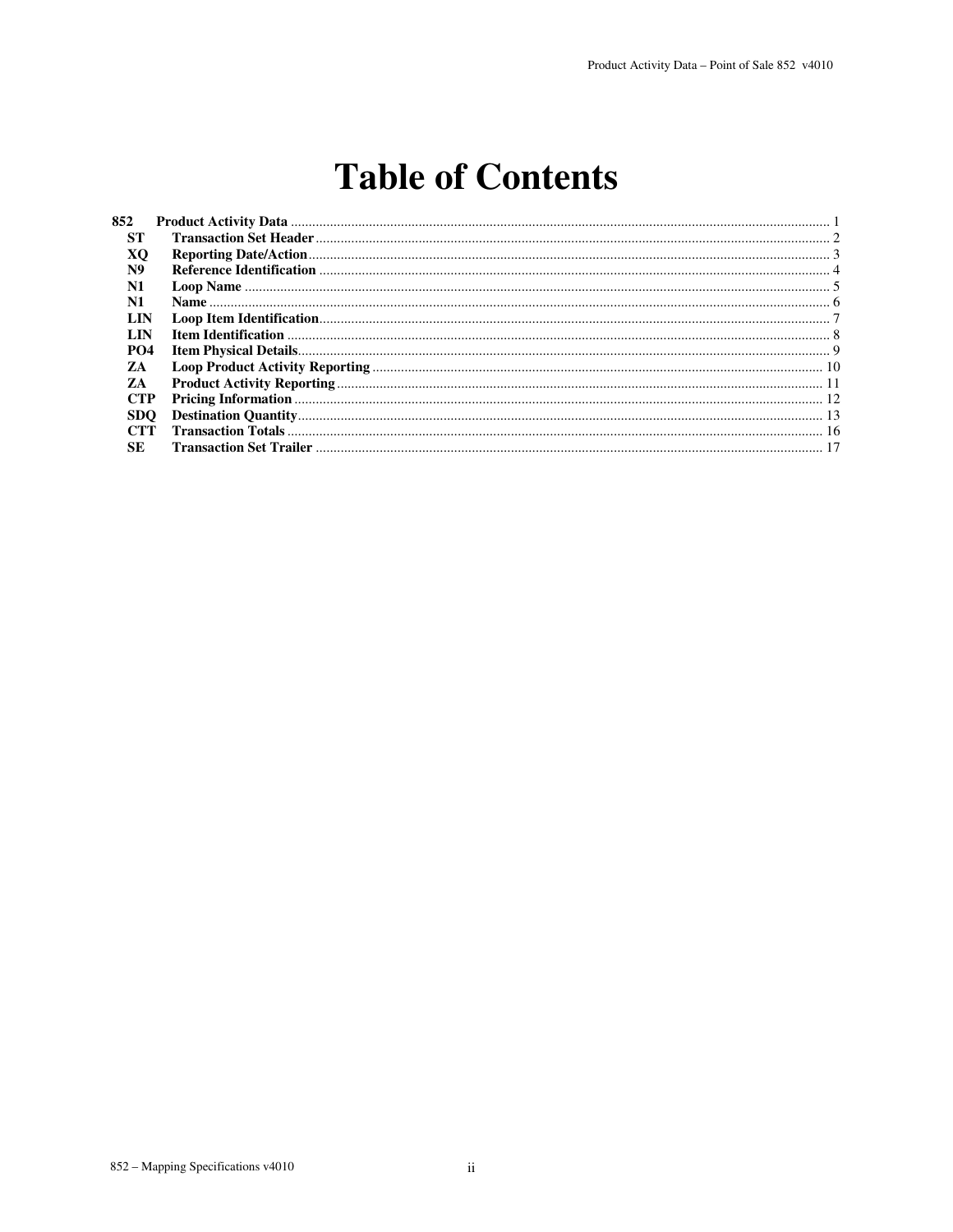### **852 Product Activity Data**

### **Functional Group=PD**

**Purpose:** This Draft Standard for Trial Use contains the format and establishes the data contents of the Product Activity Data Transaction Set (852) for use within the context of an Electronic Data Interchange (EDI) environment. The transaction set can be used by a distributor, warehouse, or retailer to advise a trading partner of inventory, sales, and other product activity information. Product activity data enables a trading partner to plan and ship, or propose inventory replenishment quantities, for distribution centers, warehouses or retail outlets.The receiver of the transaction set will maintain some type of inventory/product movement records for its trading partners to enable replenishment calculations based on data provided by the distributor, warehouse or retailer.

#### **Heading:**

| <u>Pos</u> | -<br>$\underline{\mathbf{Id}}$ | <b>Segment Name</b>           | <b>Req</b> | <b>Max Use</b> | Repeat | <b>Notes</b>        | <u>Usage</u> |
|------------|--------------------------------|-------------------------------|------------|----------------|--------|---------------------|--------------|
| 010        | <b>ST</b>                      | <b>Transaction Set Header</b> | M          |                |        |                     | Must use     |
| 020        | XO                             | Reporting Date/Action         | М          |                |        |                     | Must use     |
| 040        | N9                             | Reference Identification      |            | ⊳∣             |        |                     | Must use     |
|            | $LOOP$ ID $\text{-}$ N1        |                               |            |                | 200    | <b>N1/060L</b>      |              |
| 060        | N1                             | Name                          |            |                |        | N <sub>1</sub> /060 | Must use     |

#### **Detail:**

| Pos | Id                   | <b>Segment Name</b>               | Req | <b>Max Use</b> | <b>Repeat</b> | <b>Notes</b>   | Usage    |
|-----|----------------------|-----------------------------------|-----|----------------|---------------|----------------|----------|
|     | <b>LOOP ID - LIN</b> |                                   |     |                | 999999        |                |          |
| 010 | LIN                  | Item Identification               |     |                |               |                | Must use |
| 030 | <b>PO4</b>           | <b>Item Physical Details</b>      |     |                |               |                | Must use |
|     | $LOOP ID - ZA$       |                                   |     |                | >1            | <b>N2/080L</b> |          |
| 080 | ZA                   | <b>Product Activity Reporting</b> | М   |                |               | N2/080         | Must use |
| 100 | <b>CTP</b>           | Pricing Information               |     | 25             |               |                | Must use |
| 110 | <b>SDO</b>           | <b>Destination Quantity</b>       |     | >1             |               |                | Must use |

#### **Summary:**

| <u>Pos</u> |            | <b>Segment Name</b>            | Rea | <b>Max Use</b> | Repeat | <b>Notes</b> | Usage    |
|------------|------------|--------------------------------|-----|----------------|--------|--------------|----------|
| 010        | <b>CTT</b> | <b>Transaction Totals</b>      |     |                |        | N3/010       | Must use |
| 020        | SE         | <b>Transaction Set Trailer</b> | M   |                |        |              | Must use |

#### **Notes:**

- 1/060L The reporting location is required. The reporting location is specified explicitly in the N1 segment using the code RL in N101, or implicitly using the SDQ segment (Table 2) with the location data elements. They are mutually exclusive (the SDQ and the N1 with N101 containing RL).
- 1/060 The reporting location is required. The reporting location is specified explicitly in the N1 segment using the code RL in N101, or implicitly using the SDQ segment (Table 2) with the location data elements. They are mutually exclusive (the SDQ and the N1 with N101 containing RL).
- 2/080L The quantity for the item identified in the LIN segment is required. Quantity is specified either in the ZA segment (ZA02) or in the SDQ segment.
- 2/080 The quantity for the item identified in the LIN segment is required. Quantity is specified either in the ZA segment (ZA02) or in the SDQ segment.
- 3/010 The number of line items (CTT01) is the accumulation of the number of LIN segments. Hash total (CTT02) is not used in this transaction set. When sending item and activity data in the LIN loop, the CTT segment is required.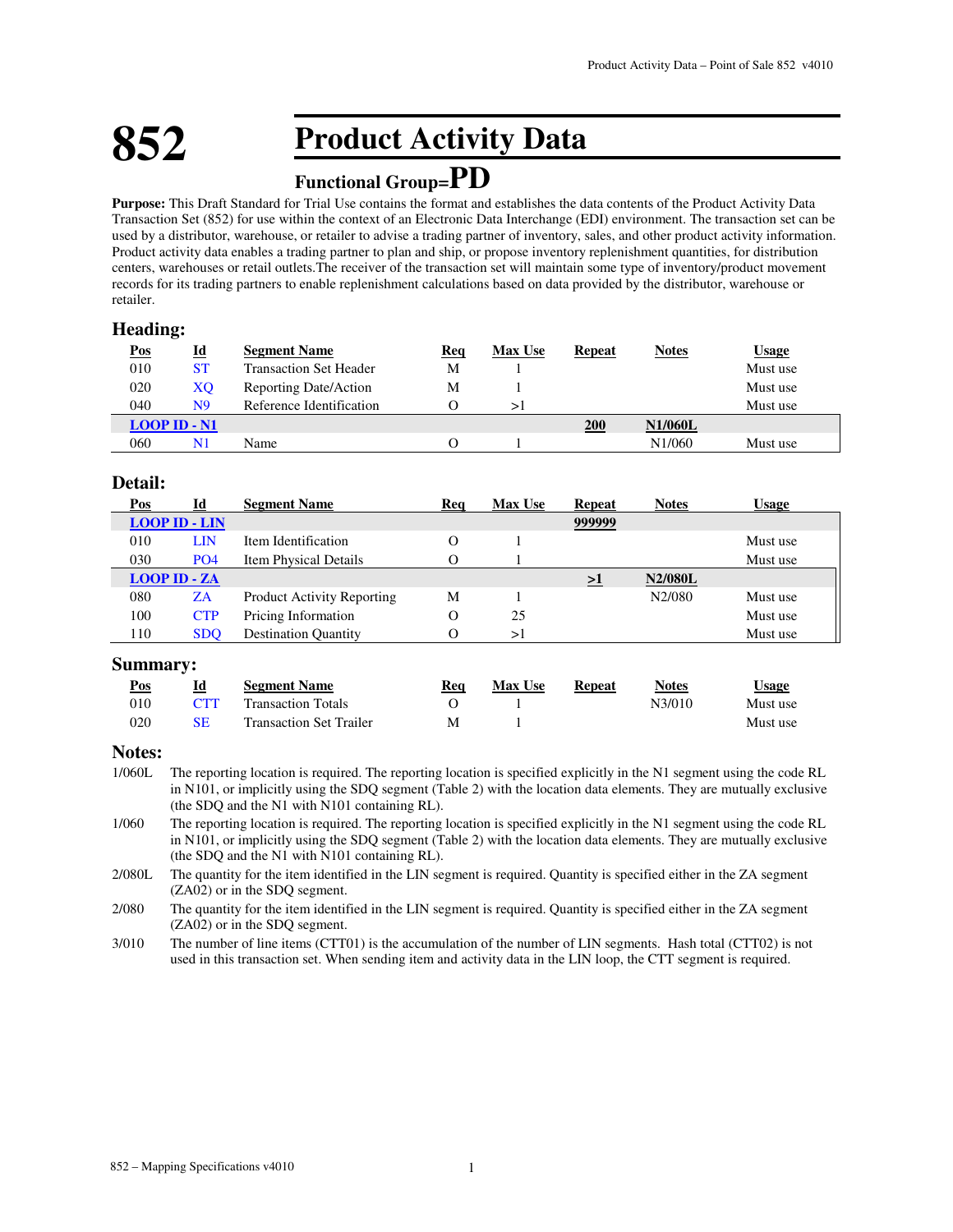## **ST Transaction Set Header Pos: 010 Max: 1**<br> **Pos: 010 Max: 1**<br> **Loop: N/A Elements: 2**

**Heading - Mandatory Elements: 2** 

**User Option (Usage):** Must use

**Purpose:** To indicate the start of a transaction set and to assign a control number

#### **Element Summary: Ref Id Element Name Req Type Min/Max Usage** ST01 143 **Transaction Set Identifier Code** M ID 3/3 Must use **Description:** Code uniquely identifying a Transaction Set **CodeList Summary** (Total Codes: 298, Included: 1) **Code Name** Product Activity Data ST02 329 **Transaction Set Control Number** M AN 4/9 Must use **Description:** Identifying control number that must be unique within the transaction set functional group assigned by the originator for a transaction set

#### **Semantics:**

1.The transaction set identifier (ST01) used by the translation routines of the interchange partners to select the appropriate transaction set definition (e.g., 810 selects the Invoice Transaction Set).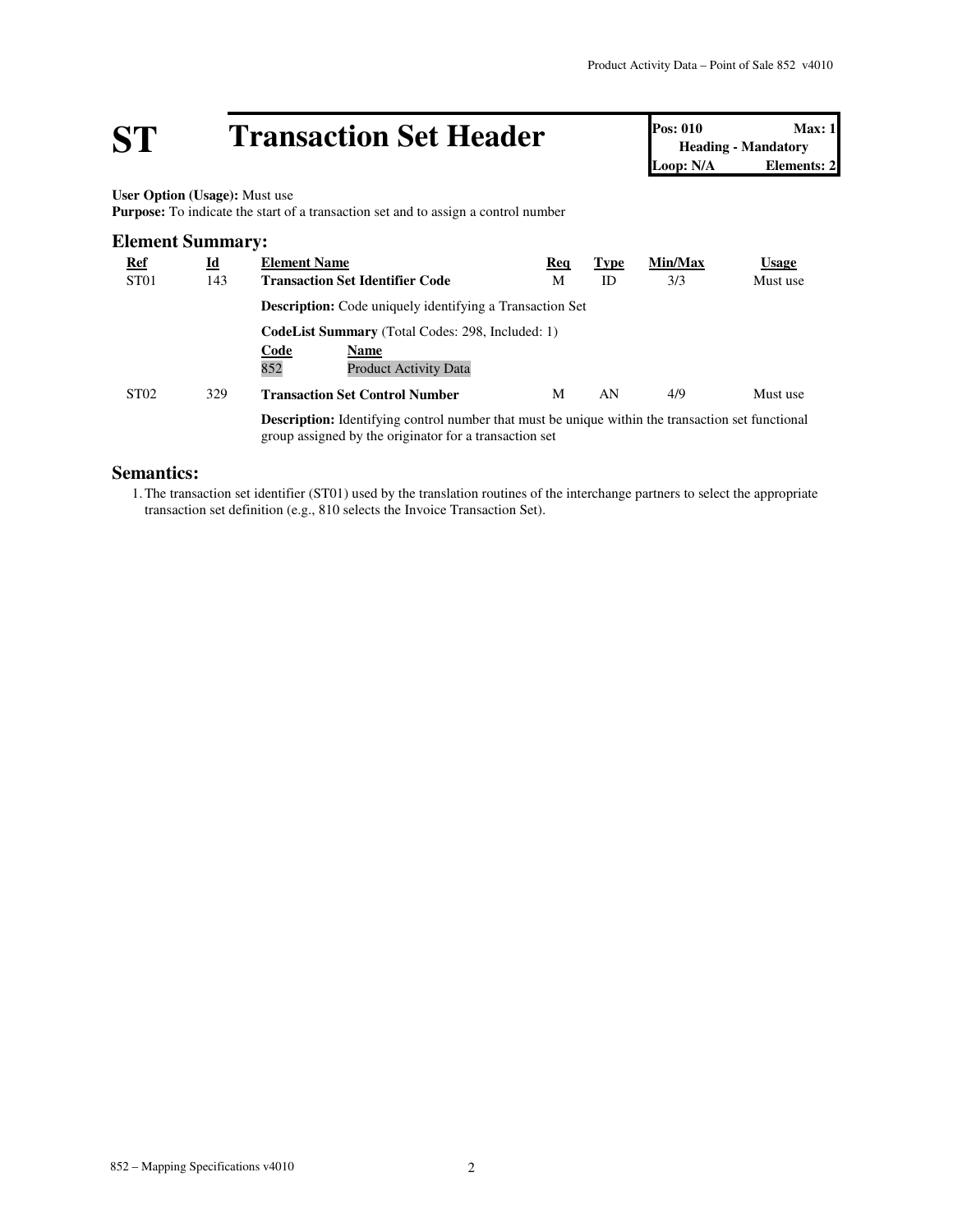## **XQ Reporting Date/Action Pos: 020 Max: 1**<br> **Reporting Date/Action Pos: 020 Max: 1**<br> **Loop: N/A Elements: 3**

**Heading - Mandatory Elements: 3** 

**User Option (Usage):** Must use Purpose: To specify reporting date and action to be taken

#### **Element Summary:**

| <u>Ref</u> | $\underline{\mathbf{Id}}$ | <b>Element Name</b>                                                                                                                         | Req      | <b>Type</b> | Min/Max | <b>Usage</b> |
|------------|---------------------------|---------------------------------------------------------------------------------------------------------------------------------------------|----------|-------------|---------|--------------|
| XQ01       | 305                       | <b>Transaction Handling Code</b>                                                                                                            | М        | ID          | 1/2     | Must use     |
|            |                           | <b>Description:</b> Code designating the action to be taken by all parties                                                                  |          |             |         |              |
|            |                           | <b>CodeList Summary</b> (Total Codes: 23, Included: 1)<br><b>Code</b><br><b>Name</b><br>$\overline{\mathrm{H}}$<br><b>Notification Only</b> |          |             |         |              |
| XO02       | 373                       | Date                                                                                                                                        | M        | DT          | 8/8     | Must use     |
|            |                           | <b>Description:</b> Date expressed as CCYYMMDD<br>Start Date - Begin Date of Reporting Period                                               |          |             |         |              |
| XO03       | 373                       | Date                                                                                                                                        | $\Omega$ | DT          | 8/8     | Must use     |
|            |                           | <b>Description:</b> Date expressed as CCYYMMDD<br>End Date – Ending Date of Reporting Period                                                |          |             |         |              |

#### **Semantics:**

1. XQ02 is the reporting date. If reporting a date range, then XQ02 is the start date and XQ03 is the end date.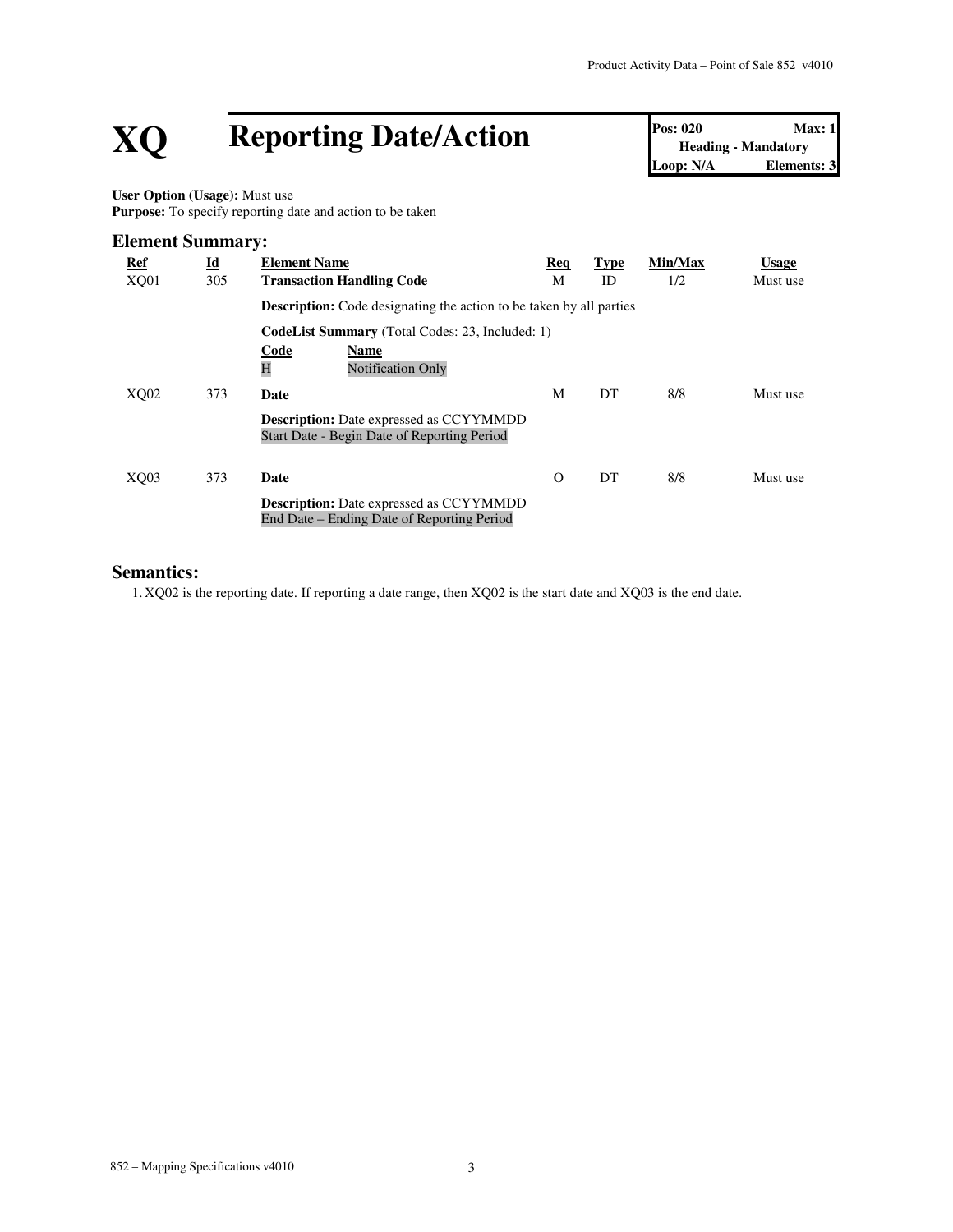## **N9 Reference Identification Pos: 040 Max: >1**<br> **Loop: N/A Elements: 2**<br> **Loop: N/A Elements: 2**

**Heading - Optional Elements: 2** 

**User Option (Usage):** Must use

**Purpose:** To transmit identifying information as specified by the Reference Identification Qualifier

| <b>Element Summary:</b> |                           |                                                                                                                                                    |     |             |         |              |
|-------------------------|---------------------------|----------------------------------------------------------------------------------------------------------------------------------------------------|-----|-------------|---------|--------------|
| Ref                     | $\underline{\mathbf{Id}}$ | <b>Element Name</b>                                                                                                                                | Req | <b>Type</b> | Min/Max | <b>Usage</b> |
| N901                    | 128                       | <b>Reference Identification Qualifier</b>                                                                                                          | М   | ID          | 2/3     | Must use     |
|                         |                           | <b>Description:</b> Code qualifying the Reference Identification                                                                                   |     |             |         |              |
|                         |                           | <b>CodeList Summary</b> (Total Codes: 1503, Included: 1)                                                                                           |     |             |         |              |
|                         |                           | Code<br>Name                                                                                                                                       |     |             |         |              |
|                         |                           | VR<br>Vendor ID Number                                                                                                                             |     |             |         |              |
| N902                    | 127                       | <b>Reference Identification</b>                                                                                                                    | X   | AN          | 1/30    | Must use     |
|                         |                           | <b>Description:</b> Reference information as defined for a particular Transaction Set or as specified by the<br>Reference Identification Qualifier |     |             |         |              |
|                         |                           | Vendor Number Assigned by CVS                                                                                                                      |     |             |         |              |

#### **Syntax Rules:**

1.R0203 - At least one of N902 or N903 is required.

2.C0605 - If N906 is present, then N905 is required.

#### **Semantics:**

1. N906 reflects the time zone which the time reflects.

2. N907 contains data relating to the value cited in N902.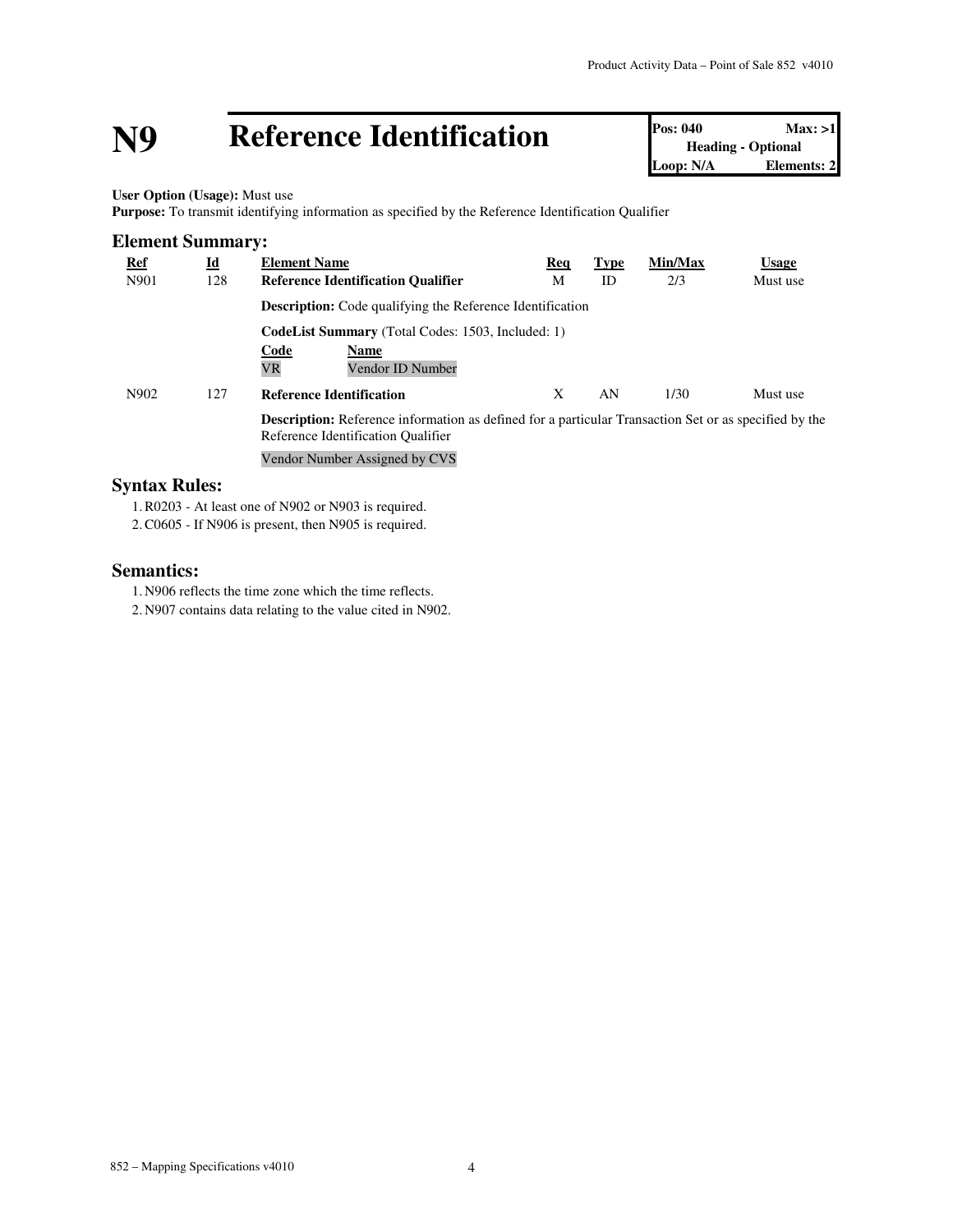|                                                                      | <b>Pos: 060</b> | Repeat: 200<br>Optional |  |
|----------------------------------------------------------------------|-----------------|-------------------------|--|
| <b>Loop Name</b>                                                     |                 |                         |  |
|                                                                      | Loop: N1        | Elements: N/A           |  |
| <b>User Option (Usage):</b> Must use                                 |                 |                         |  |
| Purpose: To identify a party by type of organization, name, and code |                 |                         |  |
|                                                                      |                 |                         |  |

#### **Loop Summary:**

| <u>Pos</u> | Id             | <b>Segment Name</b> | Req | <b>Max Use</b> | <b>Repeat</b> | <u>Usage</u> |
|------------|----------------|---------------------|-----|----------------|---------------|--------------|
| 060        | N <sub>1</sub> | Name                |     |                |               | Must use     |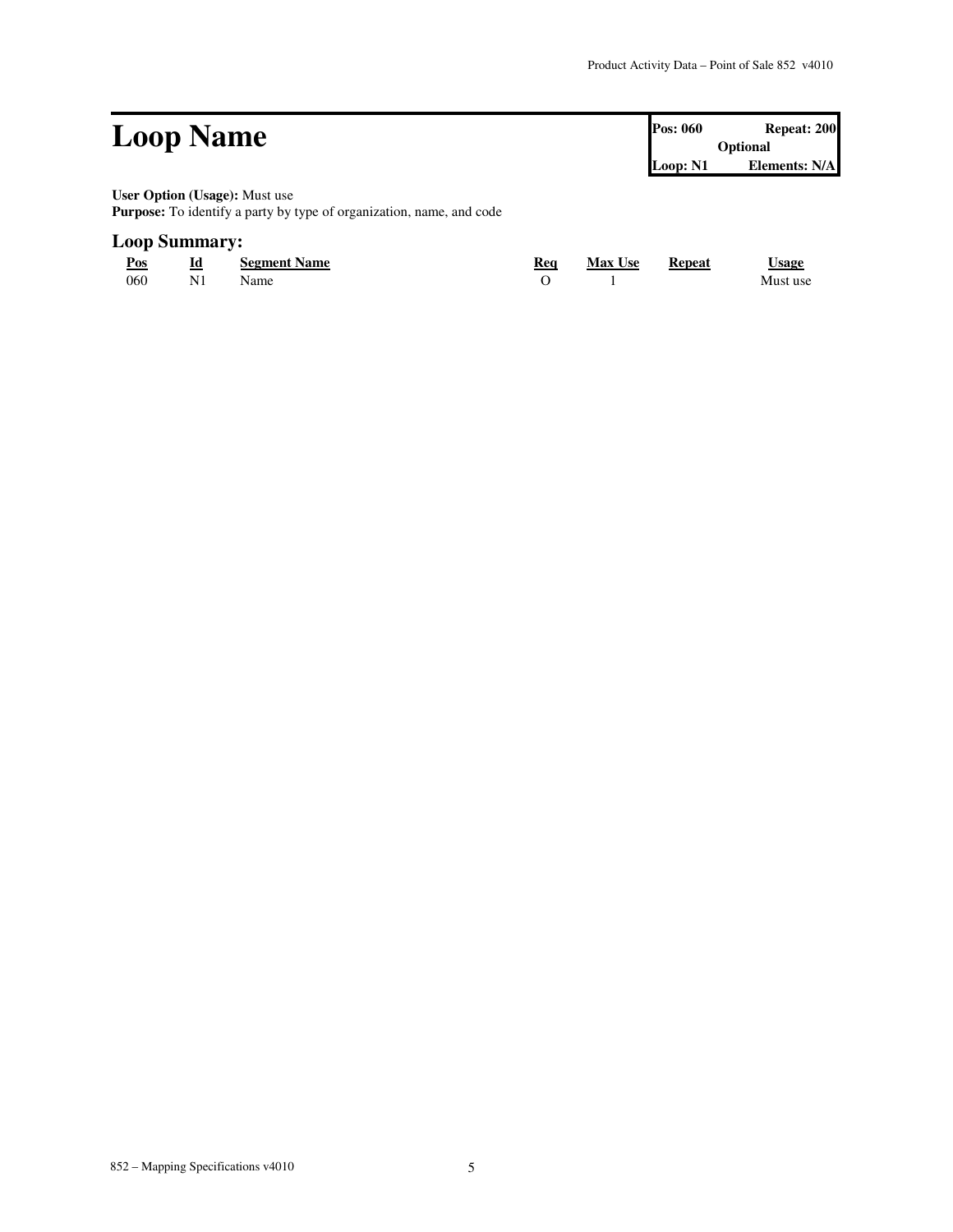### **N1 Name Pos:**  $060$  **Max:** 1<br>**Heading - Optional**

**Heading - Optional Loop: N1 Elements: 2**

#### **User Option (Usage):** Must use

**Purpose:** To identify a party by type of organization, name, and code

| <b>Element Summary:</b> |                           |                                                                                                        |     |             |         |              |
|-------------------------|---------------------------|--------------------------------------------------------------------------------------------------------|-----|-------------|---------|--------------|
| <u>Ref</u>              | $\underline{\mathbf{Id}}$ | <b>Element Name</b>                                                                                    | Req | <b>Type</b> | Min/Max | <b>Usage</b> |
| N <sub>10</sub> 1       | 98                        | <b>Entity Identifier Code</b>                                                                          | М   | ID          | 2/3     | Must use     |
|                         |                           | Description: Code identifying an organizational entity, a physical location, property or an individual |     |             |         |              |
|                         |                           | <b>CodeList Summary</b> (Total Codes: 1312, Included: 1)                                               |     |             |         |              |
|                         |                           | Code<br>Name<br>RL<br><b>Reporting Location</b>                                                        |     |             |         |              |
| N <sub>102</sub>        | 93                        | <b>Name</b>                                                                                            | X   | AN          | 1/60    | Must use     |
|                         |                           | <b>Description:</b> Free-form name                                                                     |     |             |         |              |

#### **Syntax Rules:**

1.R0203 - At least one of N102 or N103 is required.

2. P0304 - If either N103 or N104 is present, then the other is required.

#### **Comments:**

1.This segment, used alone, provides the most efficient method of providing organizational identification. To obtain this efficiency the "ID Code" (N104) must provide a key to the table maintained by the transaction processing party.

2. N105 and N106 further define the type of entity in N101.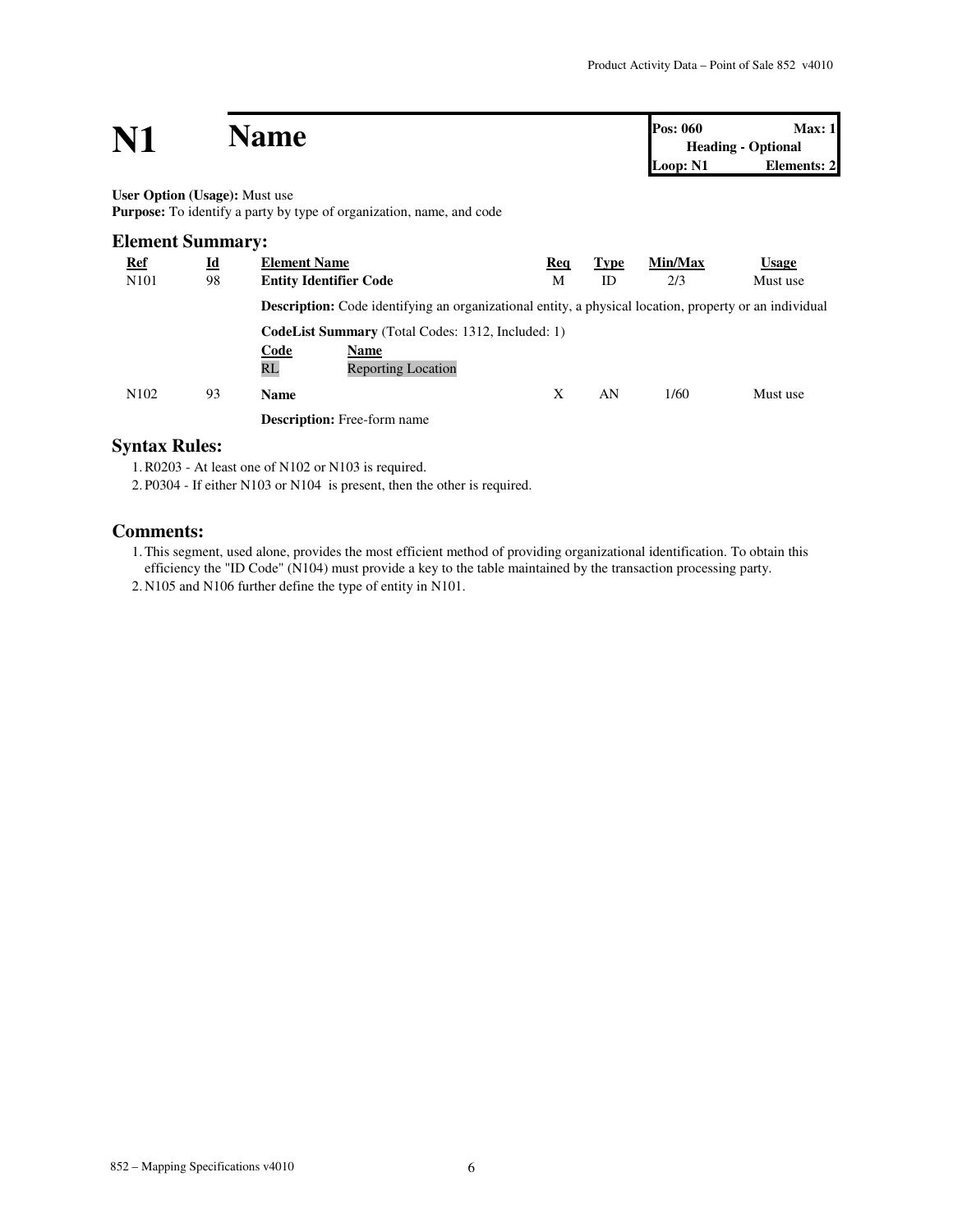### Loop Item Identification **Pos: 010 Repeat: 999999**

**Optional Loop: LIN Elements: N/A**

**User Option (Usage):** Must use Purpose: To specify basic item identification data

#### **Loop Summary:**

| <u>Pos</u> | <u>id</u>       | <b>Segment Name</b>   | Req | <b>Max Use</b> | Repeat | Usage    |
|------------|-----------------|-----------------------|-----|----------------|--------|----------|
| 010        | LIN             | Item Identification   |     |                |        | Must use |
| 030        | PO <sub>4</sub> | Item Physical Details |     |                |        | Must use |
| 080        |                 | Loop ZA               | М   |                |        | Must use |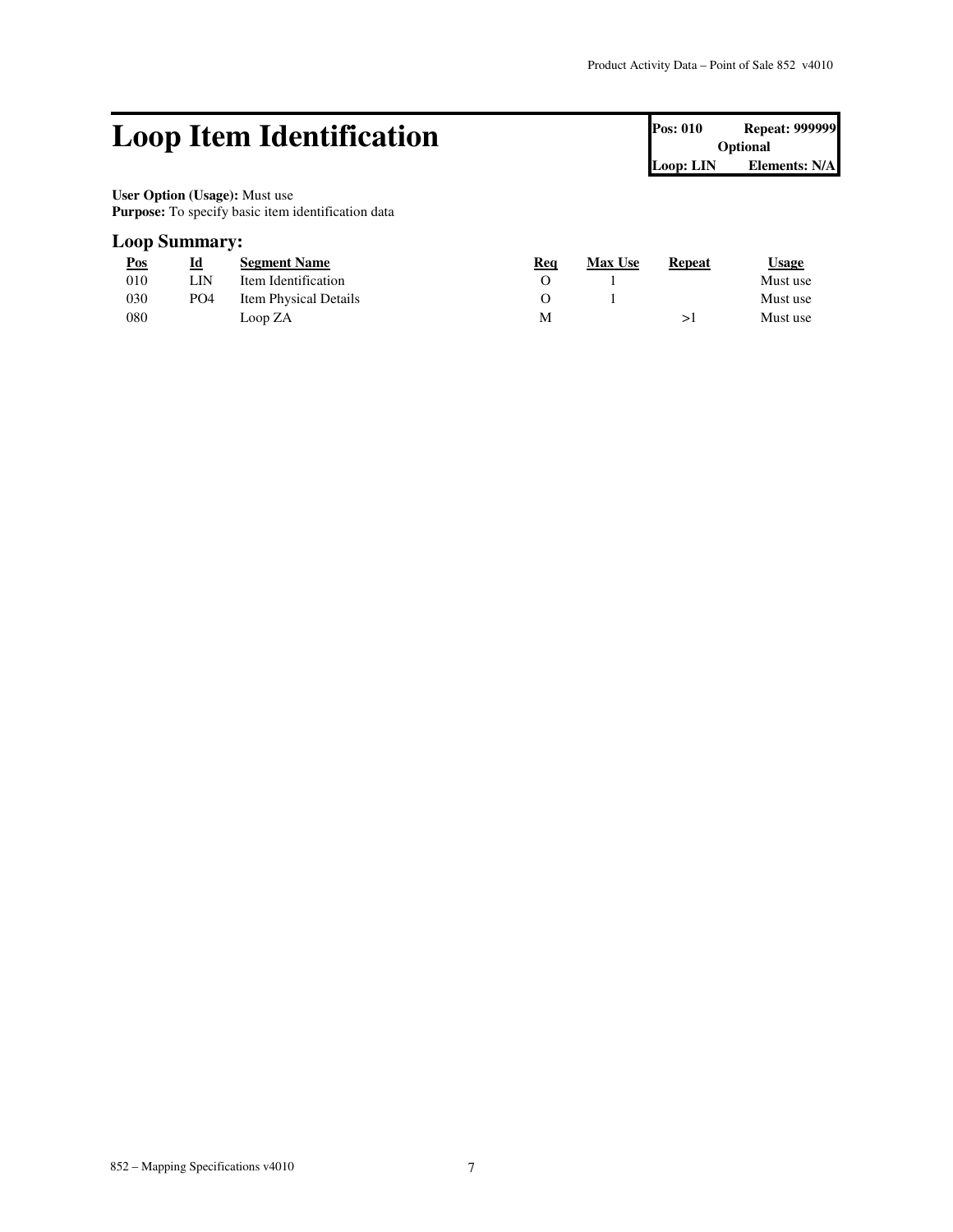## **LIN Item Identification Pos: 010 Max: 1**<br> **Loop:** LIN **Elements: 2**<br> **Loop:** LIN **Elements: 2**

**Detail - Optional** Loop: LIN

**User Option (Usage):** Must use **Purpose:** To specify basic item identification data

#### **Element Summary:**

| Ref<br>LIN02      | $\underline{\mathbf{Id}}$<br>235 | <b>Element Name</b><br><b>Product/Service ID Qualifier</b>                                                         | Req<br>M | <b>Type</b><br>ID | Min/Max<br>2/2 | <b>Usage</b><br>Must use |
|-------------------|----------------------------------|--------------------------------------------------------------------------------------------------------------------|----------|-------------------|----------------|--------------------------|
|                   |                                  | <b>Description:</b> Code identifying the type/source of the descriptive number used in Product/Service ID<br>(234) |          |                   |                |                          |
|                   |                                  | <b>CodeList Summary</b> (Total Codes: 477, Included: 1)                                                            |          |                   |                |                          |
|                   |                                  | <b>Code</b><br>Name                                                                                                |          |                   |                |                          |
|                   |                                  | $\overline{U}$<br>U.P.C. Consumer Package Code (1-5-5)                                                             |          |                   |                |                          |
|                   |                                  | <b>UD</b><br>U.P.C/EAN Consumer Package Code (2-5-5)                                                               |          |                   |                |                          |
|                   |                                  | ND<br>If $RX - ND$ (NDC)                                                                                           |          |                   |                |                          |
| LIN <sub>03</sub> | 234                              | <b>Product/Service ID</b>                                                                                          | M        | AN                | 1/48           | Must use                 |
|                   |                                  | <b>Description:</b> Identifying number for a product or service<br><b>Item UPC Number</b><br>EAN<br>If $RX - NDC$  |          |                   |                |                          |

#### **Syntax Rules:**

1. P0405 - If either LIN04 or LIN05 is present, then the other is required. 2. P0607 - If either LIN06 or LIN07 is present, then the other is required. 3. P0809 - If either LIN08 or LIN09 is present, then the other is required. 4. P1011 - If either LIN10 or LIN11 is present, then the other is required. 5. P1213 - If either LIN12 or LIN13 is present, then the other is required. 6. P1415 - If either LIN14 or LIN15 is present, then the other is required. 7. P1617 - If either LIN16 or LIN17 is present, then the other is required. 8. P1819 - If either LIN18 or LIN19 is present, then the other is required. 9. P2021 - If either LIN20 or LIN21 is present, then the other is required. 10. P2223 - If either LIN22 or LIN23 is present, then the other is required. 11. P2425 - If either LIN24 or LIN25 is present, then the other is required. 12. P2627 - If either LIN26 or LIN27 is present, then the other is required. 13. P2829 - If either LIN28 or LIN29 is present, then the other is required. 14. P3031 - If either LIN30 or LIN31 is present, then the other is required.

#### **Semantics:**

1.LIN01 is the line item identification

#### **Comments:**

1. See the Data Dictionary for a complete list of IDs.

2.LIN02 through LIN31 provide for fifteen different product/service IDs for each item. For example: Case, Color, Drawing No., U.P.C. No., ISBN No., Model No., or SKU.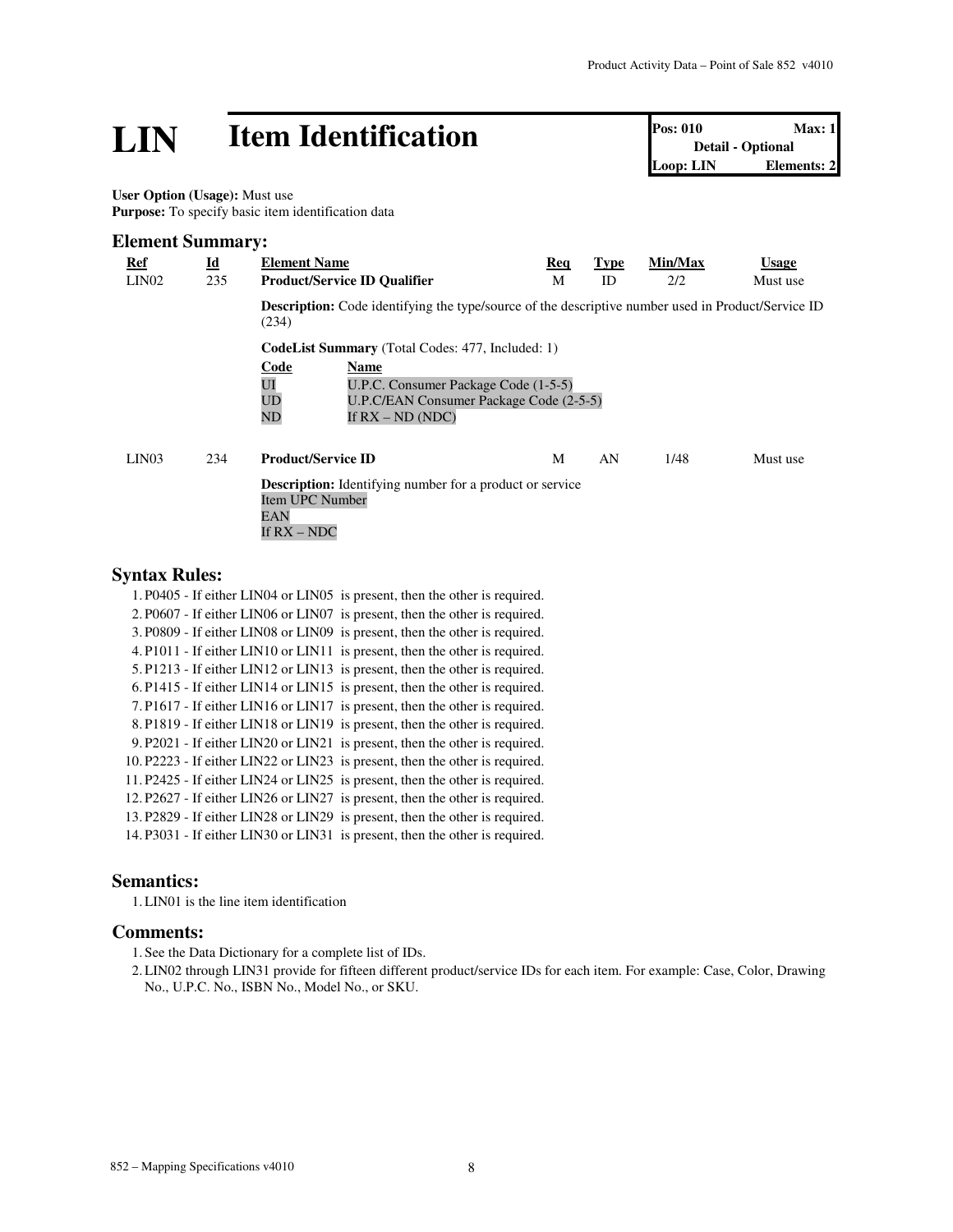## **PO4 Item Physical Details Pos: 030 Max: 1 Detail - Optional Loop: LIN Elements: 1 Conserver Example**

**Detail - Optional Loop:** LIN

**User Option (Usage):** Must use

**Purpose:** To specify the physical qualities, packaging, weights, and dimensions relating to the item

#### **Element Summary:**

| Ref   | $\underline{\mathbf{Id}}$ | <b>Element Name</b>                                                                                           | Rea | Type | Min/Max | <u>Usage</u> |
|-------|---------------------------|---------------------------------------------------------------------------------------------------------------|-----|------|---------|--------------|
| PO401 | 356                       | Pack                                                                                                          |     | N()  | 1/6     | Must use     |
|       |                           | <b>Description:</b> The number of inner containers, or number of eaches if there are no inner containers, per |     |      |         |              |

outer container P.O. Case Pack

#### **Syntax Rules:**

1. P0203 - If either PO402 or PO403 is present, then the other is required.

- 2.C0506 If PO405 is present, then PO406 is required.
- 3. P0607 If either PO406 or PO407 is present, then the other is required.
- 4. P0809 If either PO408 or PO409 is present, then the other is required.
- 5.C1013 If PO410 is present, then PO413 is required.
- 6.C1113 If PO411 is present, then PO413 is required.
- 7.C1213 If PO412 is present, then PO413 is required.
- 8.L13101112 If PO413 is present, then at least one of PO410, PO411 or PO412 is required.
- 9.C1716 If PO417 is present, then PO416 is required.
- 10.C1804 If PO418 is present, then PO404 is required.

#### **Semantics:**

- 1. PO415 is used to indicate the relative layer of this package or range of packages within the layers of packaging. Relative Position 1 (value R1) is the innermost package.
- 2. PO416 is the package identifier or the beginning package identifier in a range of identifiers.
- 3. PO417 is the ending package identifier in a range of identifiers.
- 4. PO418 is the number of packages in this layer.

#### **Comments:**

- 1. PO403 The "Unit or Basis for Measure Code" in this segment position is for purposes of defining the pack (PO401) /size (PO402) measure which indicates the quantity in the inner pack unit. For example: If the carton contains 24 12-Ounce packages, it would be described as follows: Data element 356 = "24"; Data element 357 = "12"; Data element 355 = "OZ".
- 2. PO413 defines the unit of measure for PO410, PO411, and PO412.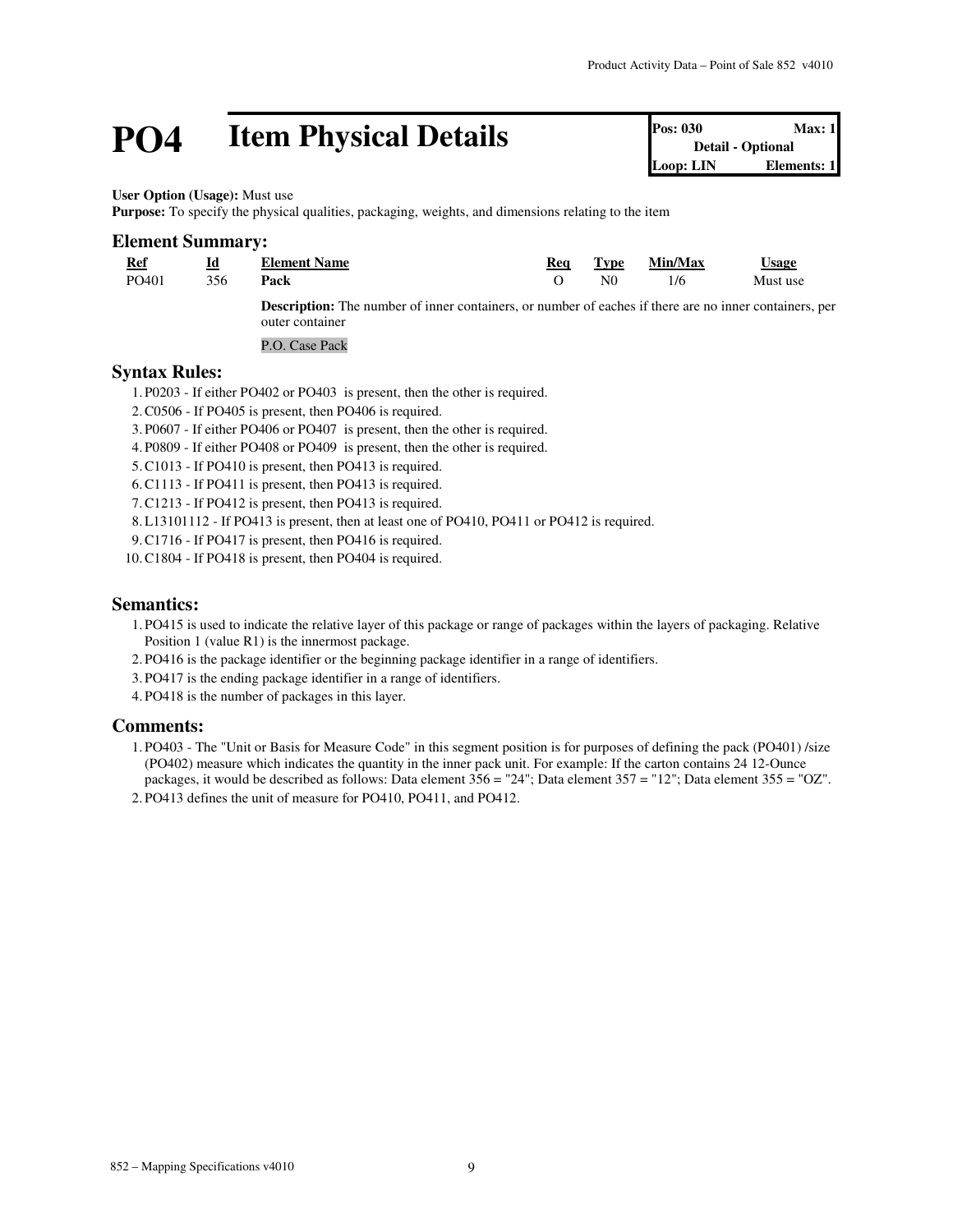### **Loop Product Activity Reporting**

| Pos: 080         | Repest: >1    |  |  |  |  |
|------------------|---------------|--|--|--|--|
| <b>Mandatory</b> |               |  |  |  |  |
| Loop: ZA         | Elements: N/A |  |  |  |  |

ī

### **User Option (Usage):** Must use

**Purpose:** To provide activity details concerning product being reported

#### **Loop Summary:**

| <u>Pos</u> | <u>Id</u> | <b>Segment Name</b>               | Req | <b>Max Use</b> | Repeat | Usage    |
|------------|-----------|-----------------------------------|-----|----------------|--------|----------|
| 080        | ΖA        | <b>Product Activity Reporting</b> | М   |                |        | Must use |
| 100        | CTP       | Pricing Information               |     |                |        | Must use |
| 110        | SDO.      | <b>Destination Quantity</b>       |     |                |        | Must use |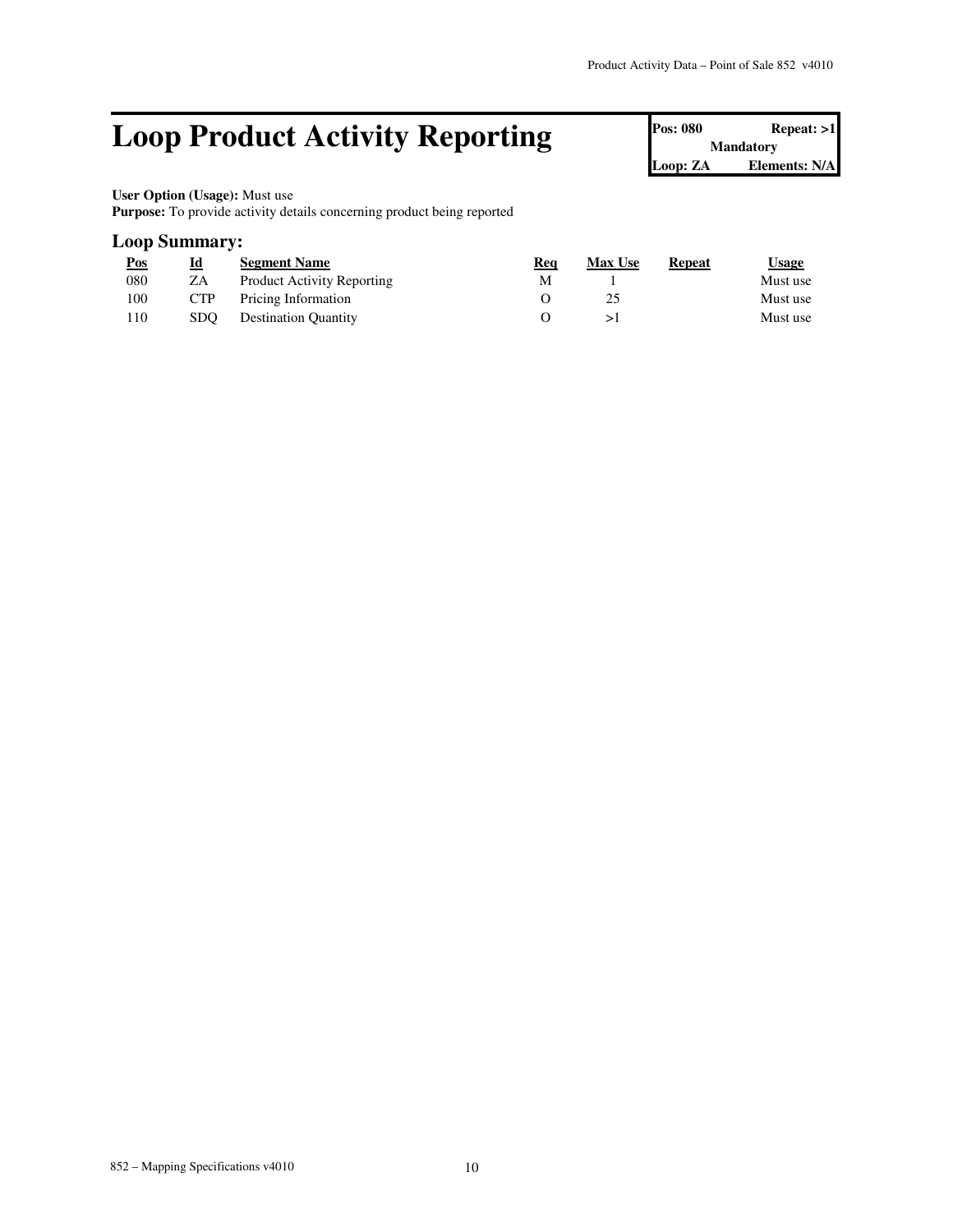### **ZA** Product Activity Reporting

| Pos: 080 | Max:1                     |
|----------|---------------------------|
|          | <b>Detail - Mandatory</b> |
| Loop: ZA | Elements: 1               |

#### **User Option (Usage):** Must use

Purpose: To provide activity details concerning product being reported

#### **Element Summary:**

| <b>Ref</b>             | <u>Id</u> | <b>Element Name</b>  |                                                                                      | Req | <b>Type</b> | Min/Max | <b>Usage</b> |
|------------------------|-----------|----------------------|--------------------------------------------------------------------------------------|-----|-------------|---------|--------------|
| ZA01                   | 859       | <b>Activity Code</b> |                                                                                      | М   | ID          | 2/2     | Must use     |
|                        |           |                      | <b>Description:</b> Code identifying activity details for the product being reported |     |             |         |              |
|                        |           |                      | <b>CodeList Summary</b> (Total Codes: 39, Included: 2)                               |     |             |         |              |
|                        |           | Code                 | <b>Name</b>                                                                          |     |             |         |              |
|                        |           | QD                   | Additional Demand Quantity – Promotional/Seasonal quantity                           |     |             |         |              |
|                        |           | QS                   | Quantity Sold – Regular quantity                                                     |     |             |         |              |
| <b>Syntax Rules:</b>   |           |                      |                                                                                      |     |             |         |              |
| $\sim$ monon to $\sim$ |           |                      | .                                                                                    |     |             |         |              |

1. P0203 - If either ZA02 or ZA03 is present, then the other is required.

2. P0405 - If either ZA04 or ZA05 is present, then the other is required.

3. P0607 - If either ZA06 or ZA07 is present, then the other is required.

#### **Semantics:**

1.ZA08 determines if the product activity code in ZA01 refers to a product that is categorized as In-bond merchandise. A "Y" indicates that the activity code applies to a product that is In-bond; an "N" indicates that the activity code does not refer to a product that is In-bond.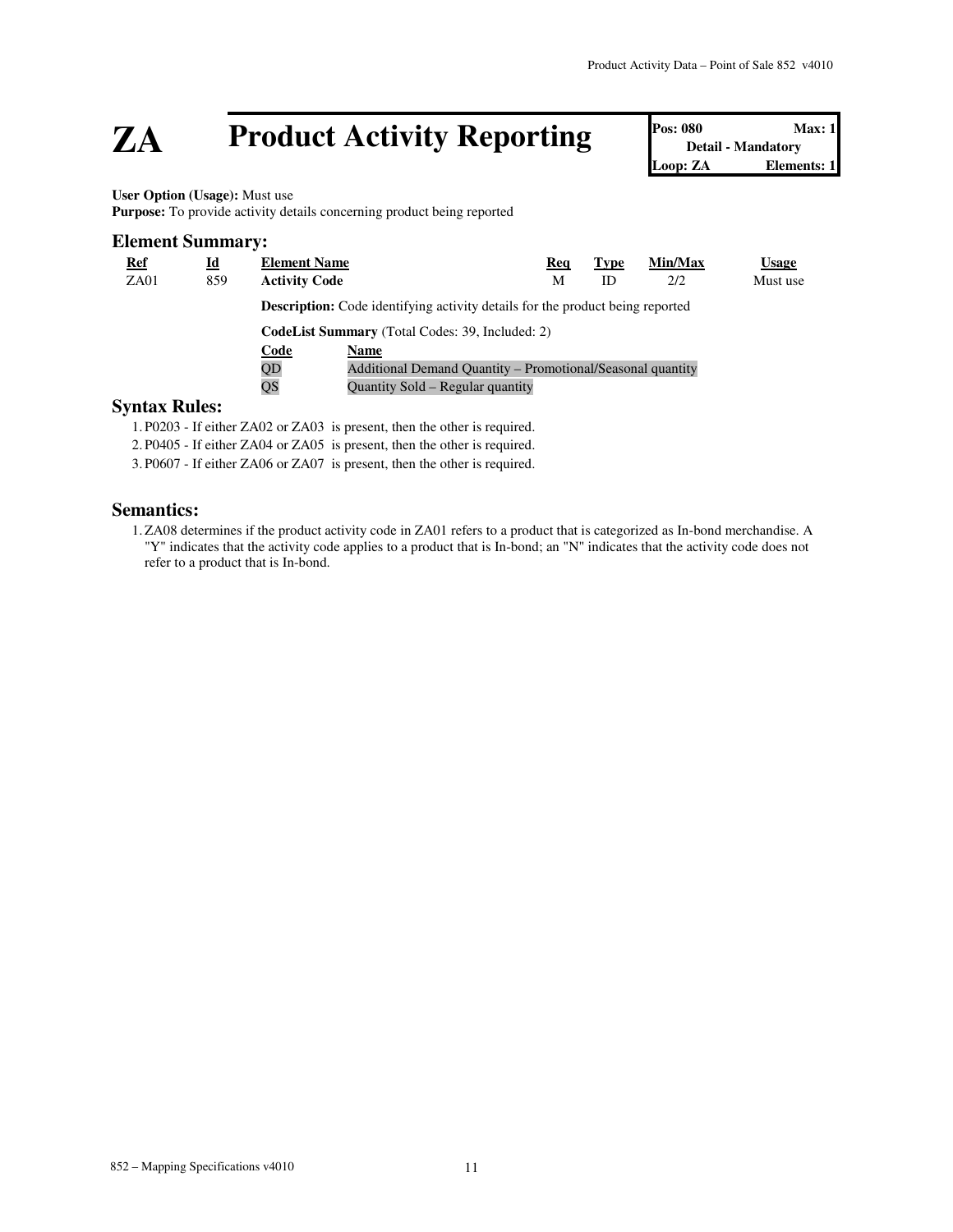## **CTP Pricing Information Pos: 100 Max: 25**<br> **Pos: 100 Max: 25**<br> **Detail - Optional**<br> **Loop: ZA Elements: 2**

**Detail - Optional Elements: 2** 

**User Option (Usage):** Must use **Purpose:** To specify pricing information

#### **Element Summary:**

| <u>Ref</u>        | $\underline{\mathbf{Id}}$ | <b>Element Name</b>                                                                         | Req | <b>Type</b> | Min/Max | <b>Usage</b> |
|-------------------|---------------------------|---------------------------------------------------------------------------------------------|-----|-------------|---------|--------------|
| CTP <sub>02</sub> | 236                       | <b>Price Identifier Code</b>                                                                | Χ   | ID          | 3/3     | Must use     |
|                   |                           | <b>Description:</b> Code identifying pricing specification                                  |     |             |         |              |
|                   |                           | <b>CodeList Summary</b> (Total Codes: 164, Included: 1)                                     |     |             |         |              |
|                   |                           | <b>Code</b><br>Name                                                                         |     |             |         |              |
|                   |                           | <b>UCP</b><br>Unit cost price                                                               |     |             |         |              |
| CTP <sub>03</sub> | 212                       | <b>Unit Price</b>                                                                           | X   | R           | 1/17    | Must use     |
|                   |                           | <b>Description:</b> Price per unit of product, service, commodity, etc.<br>Unit cost price. |     |             |         |              |

#### **Syntax Rules:**

1. P0405 - If either CTP04 or CTP05 is present, then the other is required.

2.C0607 - If CTP06 is present, then CTP07 is required.

3.C0902 - If CTP09 is present, then CTP02 is required.

4.C1002 - If CTP10 is present, then CTP02 is required.

5.C1103 - If CTP11 is present, then CTP03 is required.

#### **Semantics:**

1.CTP07 is a multiplier factor to arrive at a final discounted price. A multiplier of .90 would be the factor if a 10% discount is given.

2.CTP08 is the rebate amount.

#### **Comments:**

1. See Figures Appendix for an example detailing the use of CTP03 and CTP04.

2. See Figures Appendix for an example detailing the use of CTP03, CTP04 and CTP07.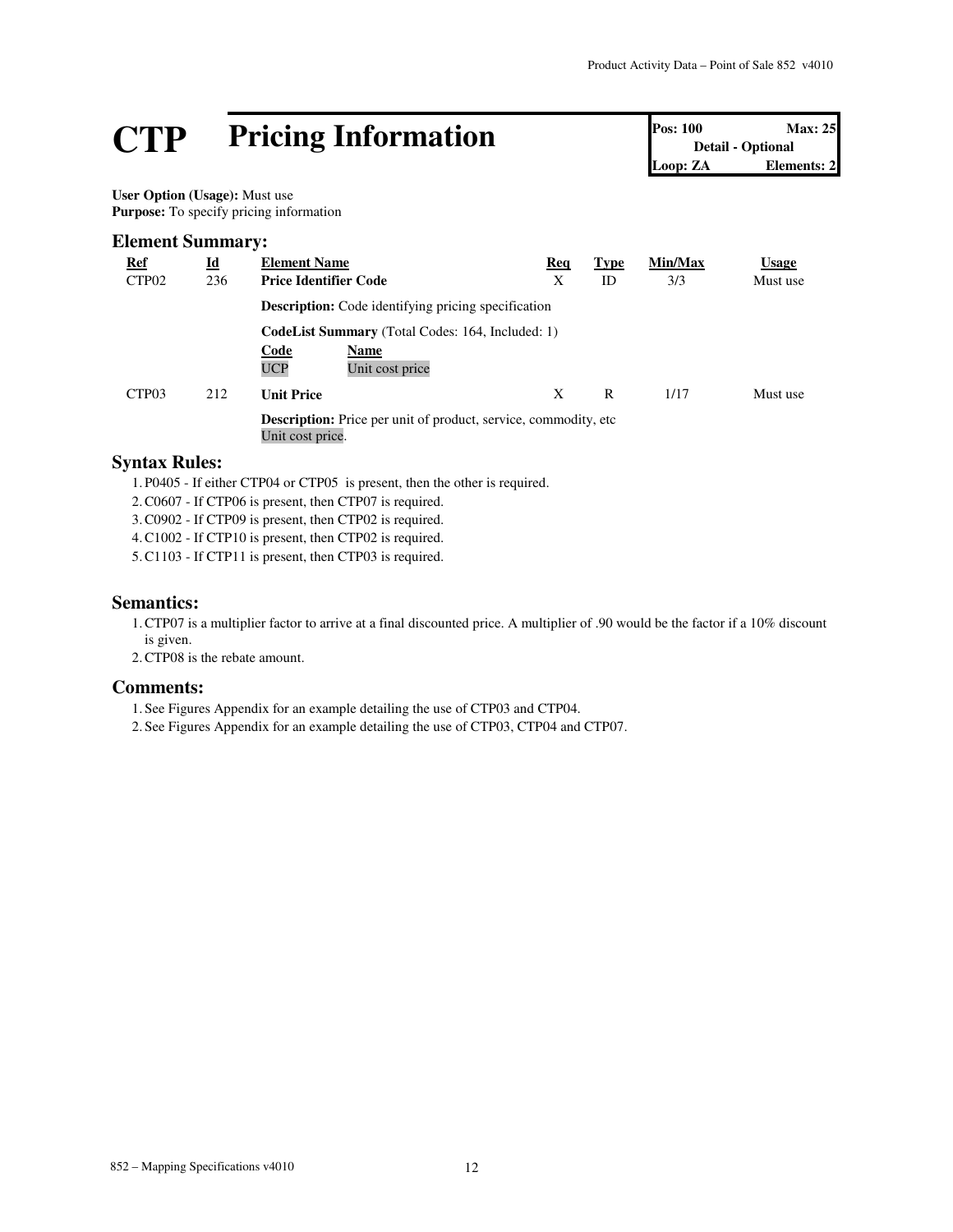## **SDQ Destination Quantity Pos: 110 Max: >1**<br> **Destination Quantity Pos: 110 Detail Detail Detail Detail Detail Detail Elements: 22**

**Detail - Optional Loop: ZA Elements: 22**

**User Option (Usage):** Must use Purpose: To specify destination and quantity detail

#### **Element Summary: Ref Id Element Name Req Type Min/Max Usage** SDQ01 355 **Unit or Basis for Measurement Code** M ID 2/2 Must use **Description:** Code specifying the units in which a value is being expressed, or manner in which a measurement has been taken **CodeList Summary** (Total Codes: 794, Included: 1) **Code Name** PC Piece SDQ02 66 **Identification Code Qualifier** 0 ID 1/2 Must use **Description:** Code designating the system/method of code structure used for Identification Code (67) **CodeList Summary** (Total Codes: 215, Included: 1) **Code Name** FA Facility Identification SDQ03 67 **Identification Code** M AN 2/80 Must use **Description:** Code identifying a party or other code Store Number SDQ04 380 **Quantity** M R 1/15 Must use **Description:** Numeric value of quantity **Quantity** SDQ05 67 **Identification Code** X AN 2/80 Used **Description:** Code identifying a party or other code Store Number SDQ06 380 **Quantity** X R 1/15 Used **Description:** Numeric value of quantity **Quantity** SDQ07 67 **Identification Code** X AN 2/80 Used **Description:** Code identifying a party or other code Store Number SDQ08 380 **Quantity** X R 1/15 Used **Description:** Numeric value of quantity **Quantity** SDQ09 67 **Identification Code** X AN 2/80 Used **Description:** Code identifying a party or other code Store Number SDQ10 380 **Quantity** X R 1/15 Used **Description:** Numeric value of quantity **Quantity** SDQ11 67 **Identification Code** X AN 2/80 Used **Description:** Code identifying a party or other code Store Number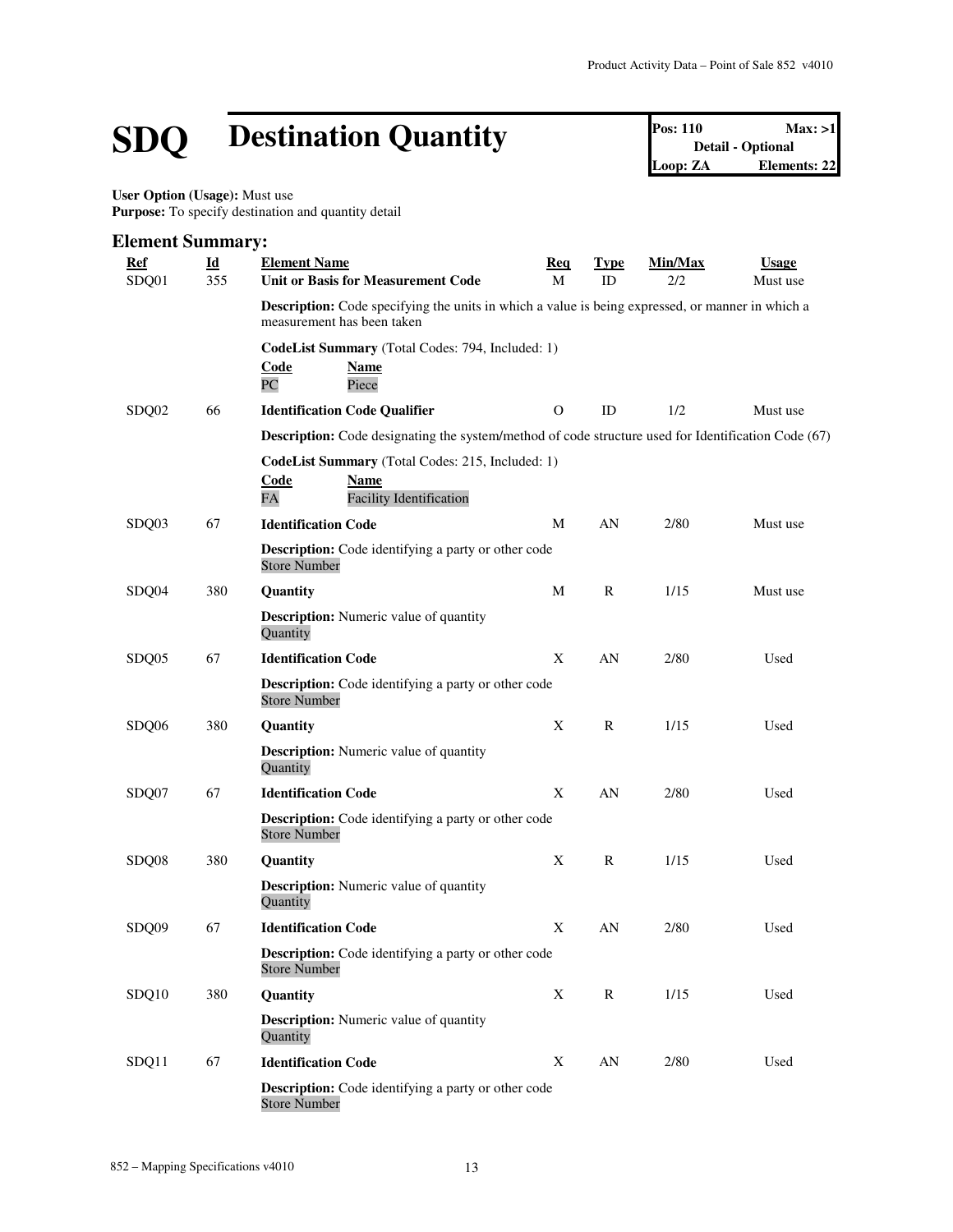| SDQ12 | 380 | Quantity                                                                          | X | $\mathbb{R}$ | 1/15 | Used |
|-------|-----|-----------------------------------------------------------------------------------|---|--------------|------|------|
|       |     | <b>Description:</b> Numeric value of quantity<br>Quantity                         |   |              |      |      |
| SDQ13 | 67  | <b>Identification Code</b>                                                        | X | AN           | 2/80 | Used |
|       |     | <b>Description:</b> Code identifying a party or other code<br><b>Store Number</b> |   |              |      |      |
| SDQ14 | 380 | Quantity                                                                          | X | R            | 1/15 | Used |
|       |     | <b>Description:</b> Numeric value of quantity<br>Quantity                         |   |              |      |      |
| SDQ15 | 67  | <b>Identification Code</b>                                                        | X | AN           | 2/80 | Used |
|       |     | <b>Description:</b> Code identifying a party or other code<br><b>Store Number</b> |   |              |      |      |
| SDQ16 | 380 | Quantity                                                                          | X | $\mathbb{R}$ | 1/15 | Used |
|       |     | <b>Description:</b> Numeric value of quantity<br>Quantity                         |   |              |      |      |
| SDQ17 | 67  | <b>Identification Code</b>                                                        | X | AN           | 2/80 | Used |
|       |     | <b>Description:</b> Code identifying a party or other code<br><b>Store Number</b> |   |              |      |      |
| SDQ18 | 380 | Quantity                                                                          | X | R            | 1/15 | Used |
|       |     | <b>Description:</b> Numeric value of quantity<br>Quantity                         |   |              |      |      |
| SDQ19 | 67  | <b>Identification Code</b>                                                        | X | AN           | 2/80 | Used |
|       |     | <b>Description:</b> Code identifying a party or other code<br><b>Store Number</b> |   |              |      |      |
| SDQ20 | 380 | Quantity                                                                          | X | R            | 1/15 | Used |
|       |     | <b>Description:</b> Numeric value of quantity<br>Quantity                         |   |              |      |      |
| SDQ21 | 67  | <b>Identification Code</b>                                                        | X | AN           | 2/80 | Used |
|       |     | <b>Description:</b> Code identifying a party or other code<br><b>Store Number</b> |   |              |      |      |
| SDQ22 | 380 | Quantity                                                                          | X | $\mathbb{R}$ | 1/15 | Used |
|       |     | <b>Description:</b> Numeric value of quantity<br>Quantity                         |   |              |      |      |

#### **Syntax Rules:**

1. P0506 - If either SDQ05 or SDQ06 is present, then the other is required. 2. P0708 - If either SDQ07 or SDQ08 is present, then the other is required. 3. P0910 - If either SDQ09 or SDQ10 is present, then the other is required. 4. P1112 - If either SDQ11 or SDQ12 is present, then the other is required. 5. P1314 - If either SDQ13 or SDQ14 is present, then the other is required. 6. P1516 - If either SDQ15 or SDQ16 is present, then the other is required. 7. P1718 - If either SDQ17 or SDQ18 is present, then the other is required. 8. P1920 - If either SDQ19 or SDQ20 is present, then the other is required. 9. P2122 - If either SDQ21 or SDQ22 is present, then the other is required.

#### **Semantics:**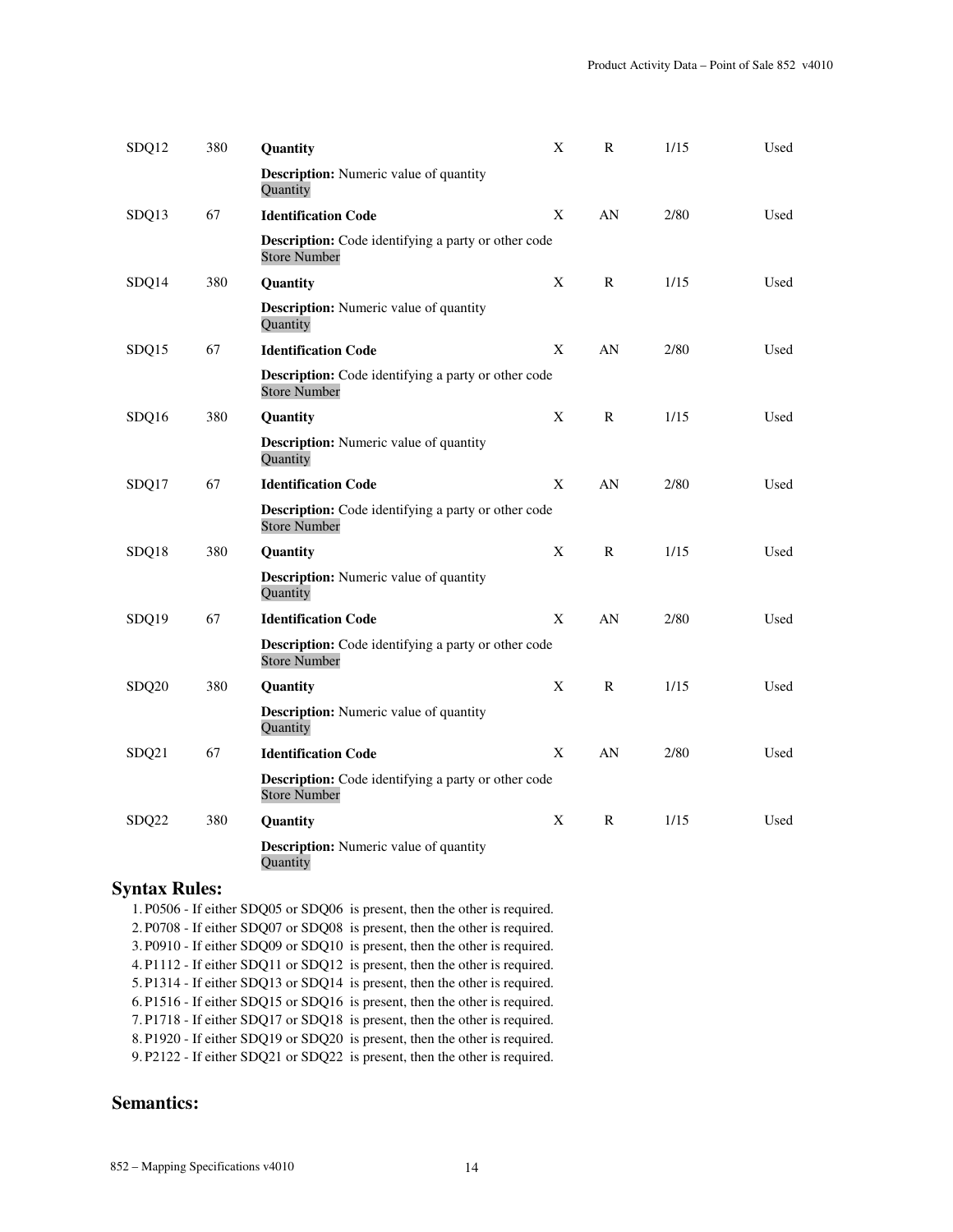1. SDQ23 identifies the area within the location identified in SDQ03, SDQ05, SDQ07, SDQ09, SDQ11, SDQ13, SDQ15, SDQ17, SDQ19, and SDQ21.

#### **Comments:**

- 1. SDQ02 is used only if different than previously defined in the transaction set.
- 2. SDQ03 is the store number.
- 3. SDQ23 may be used to identify areas within a store, e.g., front room, back room, selling outpost, end aisle display, etc. The value is agreed to by trading partners or industry conventions.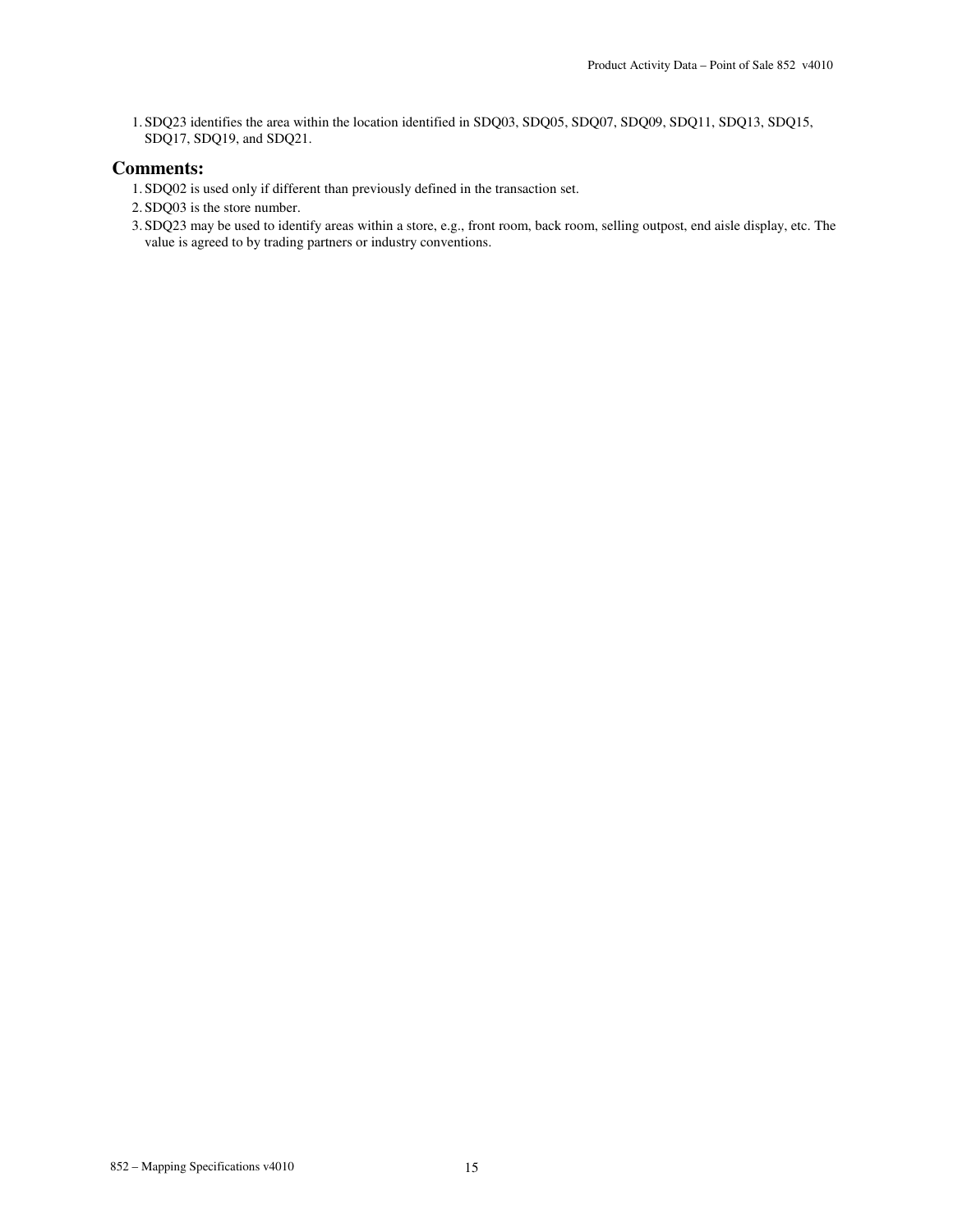## **CTT Transaction Totals Pos: 010 Max: 1**<br> **Doop: N/A Depertise Pos: 010 Max: 1**<br> **Loop: N/A Elements: 2**

**Summary - Optional Elements: 2** 

**User Option (Usage):** Must use

**Purpose:** To transmit a hash total for a specific element in the transaction set

| <b>Element Summary:</b> |           |                                                                                                                                                                                                                                                                                                                                                                                                                                                                                                                                                                                                                                       |          |                |         |              |
|-------------------------|-----------|---------------------------------------------------------------------------------------------------------------------------------------------------------------------------------------------------------------------------------------------------------------------------------------------------------------------------------------------------------------------------------------------------------------------------------------------------------------------------------------------------------------------------------------------------------------------------------------------------------------------------------------|----------|----------------|---------|--------------|
| Ref                     | <u>Id</u> | <b>Element Name</b>                                                                                                                                                                                                                                                                                                                                                                                                                                                                                                                                                                                                                   | Req      | <b>Type</b>    | Min/Max | <b>Usage</b> |
| CTT <sub>01</sub>       | 354       | <b>Number of Line Items</b>                                                                                                                                                                                                                                                                                                                                                                                                                                                                                                                                                                                                           | М        | N <sub>0</sub> | 1/6     | Must use     |
|                         |           | <b>Description:</b> Total number of line items in the transaction set<br>Number of Line Items (Count of LIN Segments)                                                                                                                                                                                                                                                                                                                                                                                                                                                                                                                 |          |                |         |              |
| CTT <sub>02</sub>       | 347       | <b>Hash Total</b><br><b>Ouantity Total</b>                                                                                                                                                                                                                                                                                                                                                                                                                                                                                                                                                                                            | $\Omega$ | R              | 1/10    | Must use     |
|                         |           | <b>Description:</b> Sum of values of the specified data element. All values in the data element will be<br>summed without regard to decimal points (explicit or implicit) or signs. Truncation will occur on the<br>left most digits if the sum is greater than the maximum size of the hash total of the data element.<br>Example: -.0018 First occurrence of value being hashed. .18 Second occurrence of value being<br>hashed. 1.8 Third occurrence of value being hashed. 18.01 Fourth occurrence of value being hashed.<br>--------- 1855 Hash total prior to truncation. 855 Hash total after truncation to three-digit field. |          |                |         |              |

#### **Syntax Rules:**

1. P0304 - If either CTT03 or CTT04 is present, then the other is required.

2. P0506 - If either CTT05 or CTT06 is present, then the other is required.

#### **Comments:**

1.This segment is intended to provide hash totals to validate transaction completeness and correctness.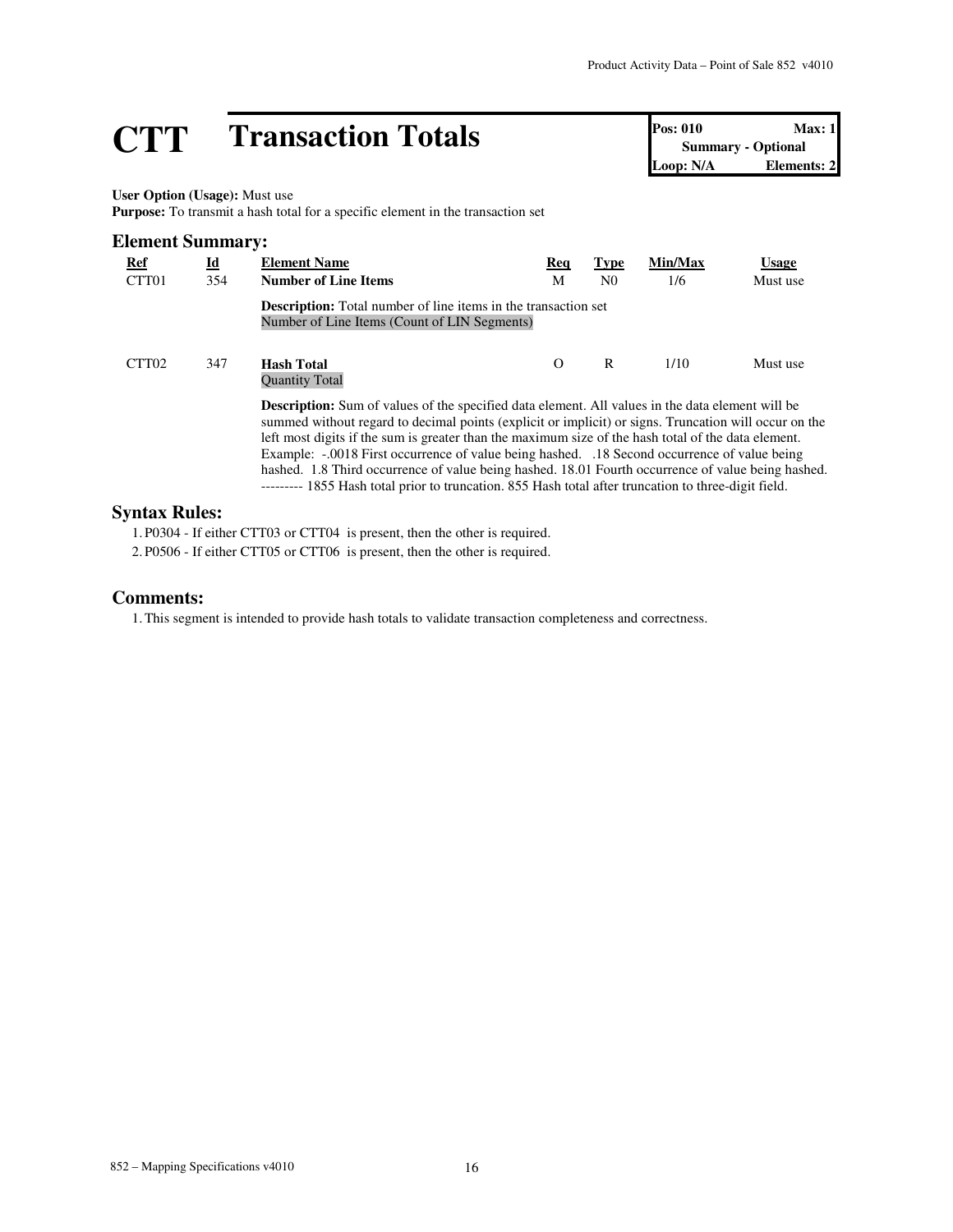# **SE Transaction Set Trailer Pos: 020 Max: 1**<br> **Doop: N/A Loop: N/A Elements: 2**

**Summary - Mandatory Elements: 2** 

#### **User Option (Usage):** Must use

Purpose: To indicate the end of the transaction set and provide the count of the transmitted segments (including the beginning (ST) and ending (SE) segments)

#### **Element Summary:**

| <b>Ref</b>       | $\underline{\mathbf{Id}}$ | <b>Element Name</b>                                                                                                                                                | Req | <b>Type</b>    | Min/Max | Usage    |
|------------------|---------------------------|--------------------------------------------------------------------------------------------------------------------------------------------------------------------|-----|----------------|---------|----------|
| SE <sub>01</sub> | 96                        | <b>Number of Included Segments</b>                                                                                                                                 | M   | N <sub>0</sub> | 1/10    | Must use |
|                  |                           | <b>Description:</b> Total number of segments included in a transaction set including ST and SE segments                                                            |     |                |         |          |
| SE <sub>02</sub> | 329                       | <b>Transaction Set Control Number</b>                                                                                                                              | M   | AN             | 4/9     | Must use |
|                  |                           | <b>Description:</b> Identifying control number that must be unique within the transaction set functional<br>group assigned by the originator for a transaction set |     |                |         |          |

#### **Comments:**

1. SE is the last segment of each transaction set.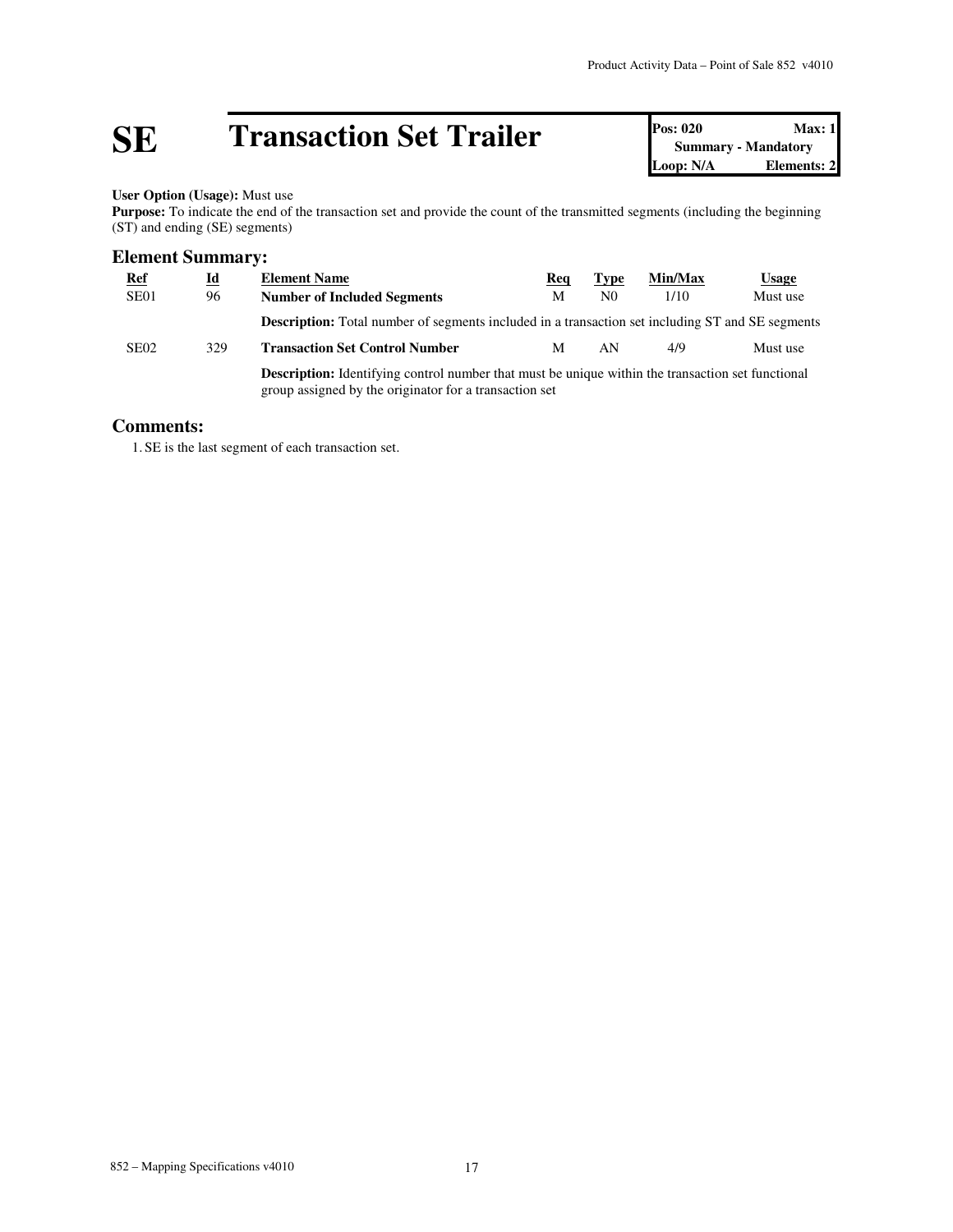#### **852 – Point of Sale Example v4010:**

ISA\*00\* \*00\* \*ZZ\*CVS \*ZZ\*Vendor ID \*120531\*0416\*U\*00400\*000000240\*0\*P\*^~ GS\*PD\*CVS\* Vendor ID\*20120531\*0416\*15\*X\*004010~ ST\*852\*0016~ XQ\*H\*20120520\*20120526~ N9\*VR\*19999~ N1\*RL\*CVS~ LIN\*\*UI\*99999999999~ PO4\*24~ ZA\*QS~ CTP\*\*UCP\*24.49~ SDQ\*PC\*FA\*04829\*1~ ZA\*QD~ CTP\*\*UCP\*24.49~ SDQ\*PC\*FA\*04902\*1\*05315\*1\*06704\*1\*06918\*1\*08605\*1~ ZA\*QD~ CTP\*\*UCP\*24.99~ SDQ\*PC\*FA\*00273\*1\*00668\*1\*01268\*1~ ZA\*QS~ CTP\*\*UCP\*24.99~ SDQ\*PC\*FA\*02732\*1~ ZA\*QD~ CTP\*\*UCP\*24.99~ SDQ\*PC\*FA\*03174\*1\*03263\*1\*04249\*1\*04540\*1\*05906\*1\*06238\*1\*07179\*1\*07443\*1\*07645\*1\*08141\*1~ SDQ\*PC\*FA\*08309\*1\*08389\*1\*08614\*1\*08740\*1\*08772\*1\*09580\*1\*09691\*1\*09717\*1~ ZA\*QD~ CTP\*\*UCP\*25.49~ SDQ\*PC\*FA\*00049\*1\*00718\*1\*01169\*1\*01415\*1\*06852\*1\*07460\*1\*08378\*1\*09264\*1\*09479\*1~ ZA\*QD~ CTP\*\*UCP\*25.79~ SDQ\*PC\*FA\*00144\*1\*00233\*1\*00692\*1\*00802\*1\*01258\*1\*02325\*1\*02550\*1\*02951\*1\*03788\*1\*04455\*1~ ZA\*QS~ CTP\*\*UCP\*25.79~ SDQ\*PC\*FA\*04605\*1~ ZA\*QD~ CTP\*\*UCP\*25.79~ SDQ\*PC\*FA\*05112\*1\*07701\*1\*09684\*1~ ZA\*QD~ CTP\*\*UCP\*25.99~ SDQ\*PC\*FA\*00506\*1\*02835\*1\*05191\*1\*09187\*1\*09235\*1\*09242\*1~ ZA\*QD~ CTP\*\*UCP\*26.99~ SDQ\*PC\*FA\*00381\*1\*00716\*1\*00984\*1\*00991\*1\*02168\*1\*02457\*1\*02940\*1\*08900\*1~ ZA\*QD~ CTP\*\*UCP\*35.28~ SDQ\*PC\*FA\*08340\*2~ ZA\*QD~ CTP\*\*UCP\*35.98~ SDQ\*PC\*FA\*04081\*2\*05800\*2\*07969\*2~ ZA\*QD~ CTP\*\*UCP\*39.98~